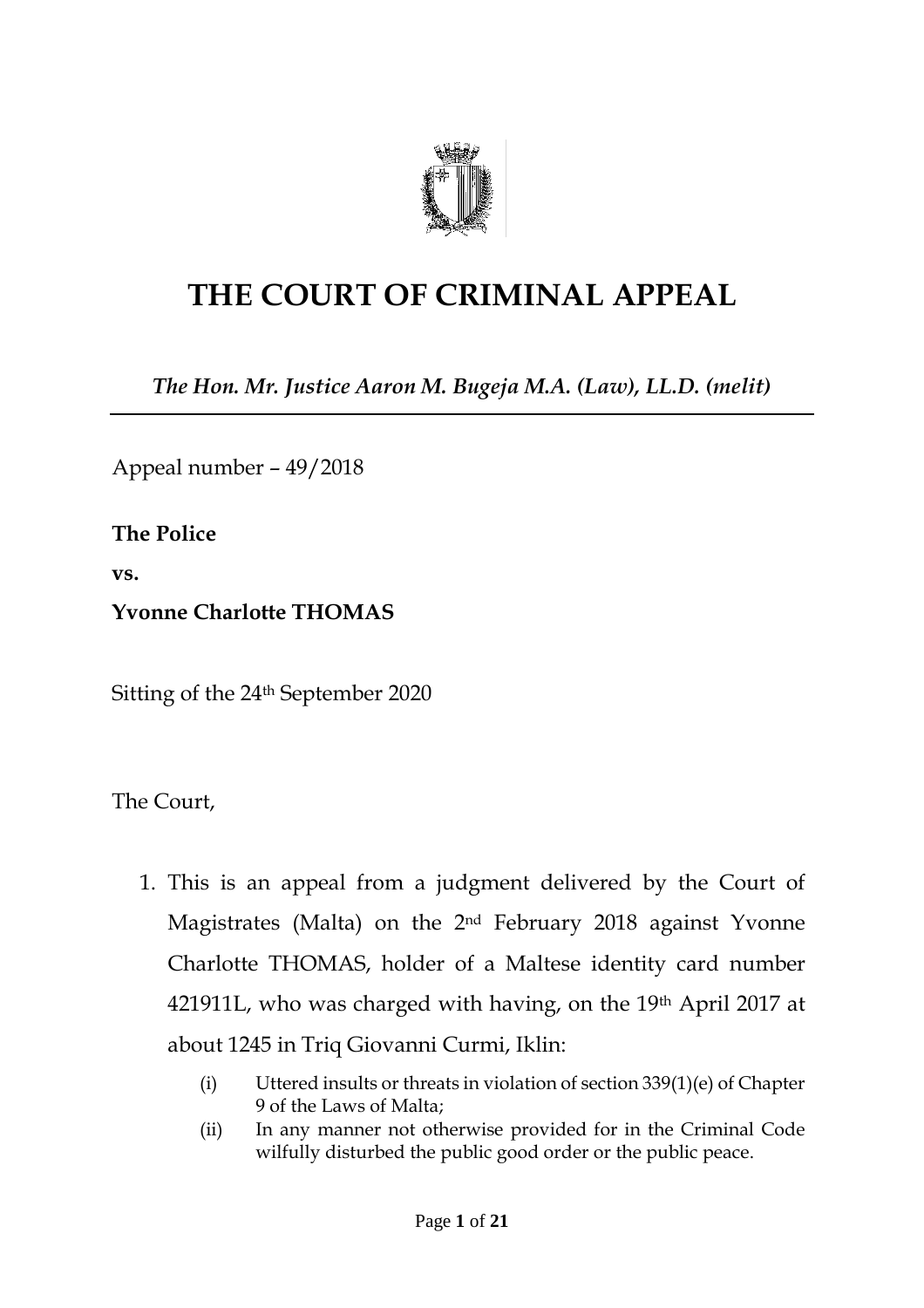- 2. By means of the said judgment, the Court of Magistrates (Malta), found the accused guilty of all charges proferred against her and after seeing articles 338(dd) and 339(1)(e) of the Criminal Code instead of inflicting punishment the Court imposed a decree under article 383 of the Criminal Code which was attached to the judgment and deemed to form an integral part thereof, and according to which Yvonne Charlotte THOMAS bound herself to keep the peace with Darrin Abela and generally not to disturb the public good order and in case that she failed to fulfil this obligation, she bound herself to pay a penalty of five hundred euro  $(6500)$  which obligation was to remain in force for a period of one year.
- 3. Yvonne Charlotte THOMAS filed an appeal against this judgment whereby she requested this Court to declare the judgment null, void and without effect or subsidiarily in case the first request was not met to cancel and revoke the same judgment where the appellant was found guilty of the charges and to acquit the appellant from all charges and punishment instead, and this on the basis of the following grievances :
	- a. Nullity of the judgment of the Court of Magistrates on account of the fact that instead of inflicting punishment, the Court opted to impose an obligation in terms of article 383 of the Criminal Code instead – without imposing an amount and term of the recognisance as required by article 383 of the Criminal Code in the formal judgment delivered by the Court of Magistrates. The mere reference to the decree in terms of article 383 of the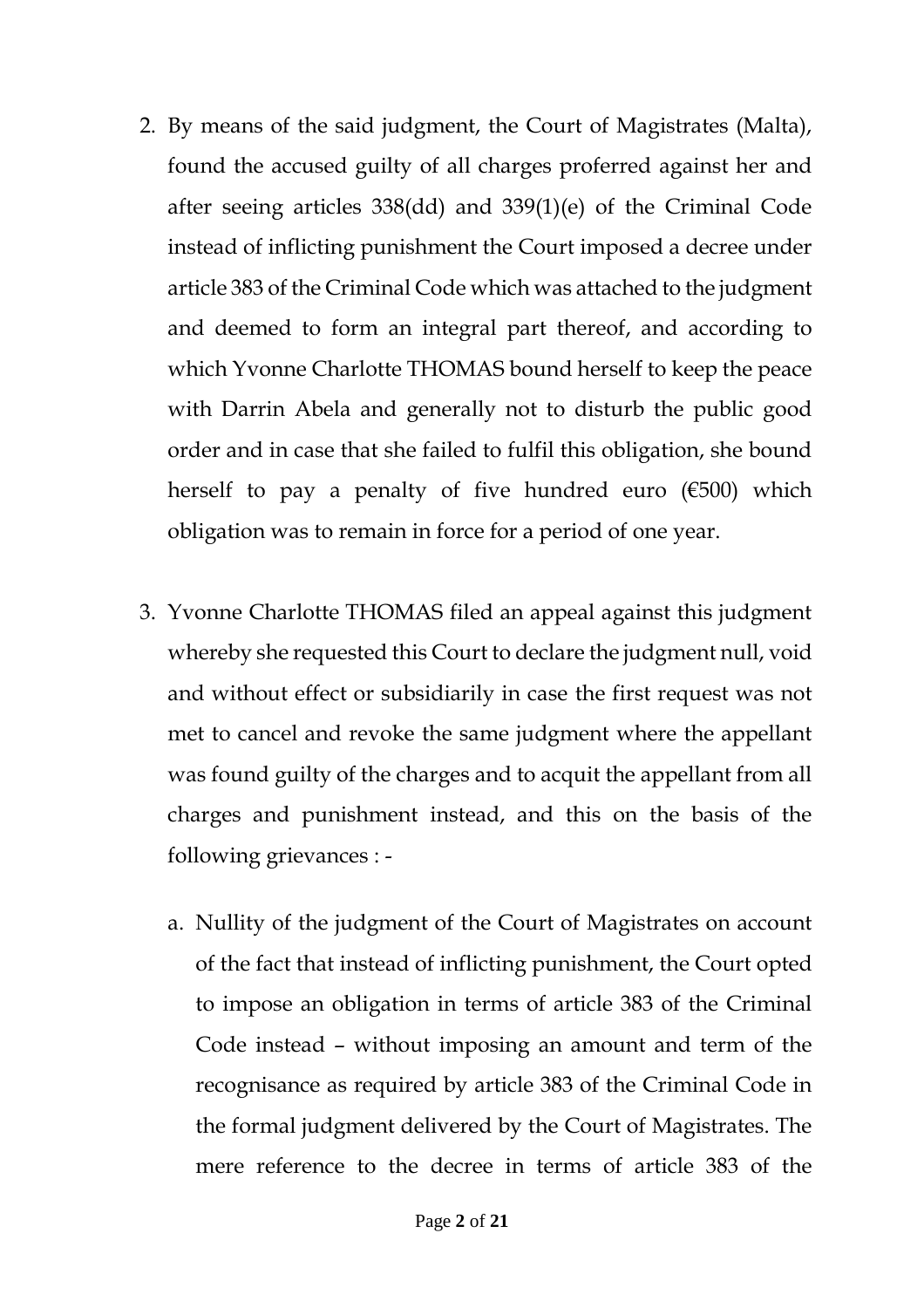Criminal Code was not sufficient. This shortcoming effected the validity of the judgment of the Court of Magistrates, which was therefore to be declared null and void.

- b. The Court of Magistrates carried out a manifestly erroneous evaluation of the evidence, leading to a decision which was illegitimate, unreasonable and far from safe and satisfactory. The only evidence brought by the Prosecution was the affidavit of PS902 and parte civile Darrin Abela. The Court of Magistrates was faced with two conflicting versions of events. The evidence brought by the appellant emphatically challenged the evidence brought by the Prosecution and therefore the Court of Magistrates could not reasonably and legally find her guilty.
- c. Grievance on prescription. The appellant contended that the Court of Magistrates failed to take cognisance of the fact that the Prosecution failed to prove that the appellant was served with the charge sheet. While the alleged offences occurred on the 19th April 2017, the appellant contended that she had received the charge sheet only some time around December 2017. Prosecution brought no evidence to rebut this fact, but merely declared that the appellant was served in due time. However in this case both charges are contraventions and therefore the prescriptive period applicable is that of three months – which had amply passed when the appellant was served therewith.

*Considers as follows :-*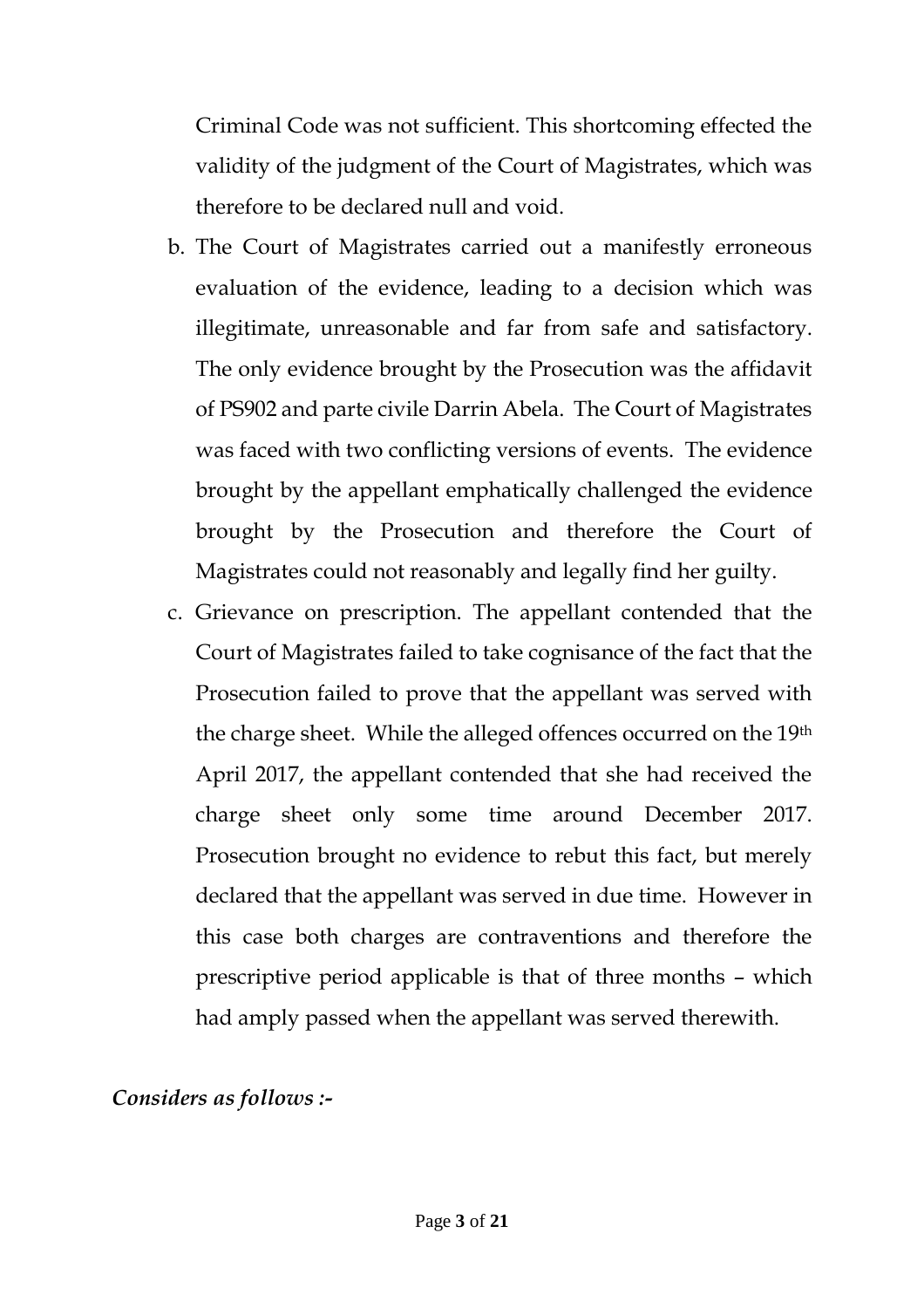- 4. That on the 19th April 2017 at approximately 13:00hrs, the Birkirkara Police Station were informed that an argument had ensued between two individuals in Triq Giovanni Curmi next to Little Owls Nursery. The Police went to the scene where they met the appellant who claimed that she had spoken to one of the builders on the construction site next to her premises in order to ask same whether they were going to conduct any work using the jackhammer and this because of her children.
- 5. According to the appellant, subsequently the site owner, Darren Abela approached her and started shouting at her using very desprigative language and insults. When Abela was spoken to and duly cautioned he explained that his builders had informed him that appellant had approached them asking about the works being conducted on site on the day since they had a prior agreement. Abela saw appellant approaching her car later on in the day and as he asked to speak to her cordially she proceeded to insult him by stating that he was not a gentleman and that she wished his daughter would turn blind, which words were very hurtful to him.
- 6. Abela claimed that he did not talk back at her and when Thomas was confronted by this version of events she denied having uttered these words. Subsequently upon taking the witness stand Abela did not deny having uttered some words back at the accused after she commented about his daughter claiming that she had provoked him into so doing whilst adding that he was restraining himself from going any further than that.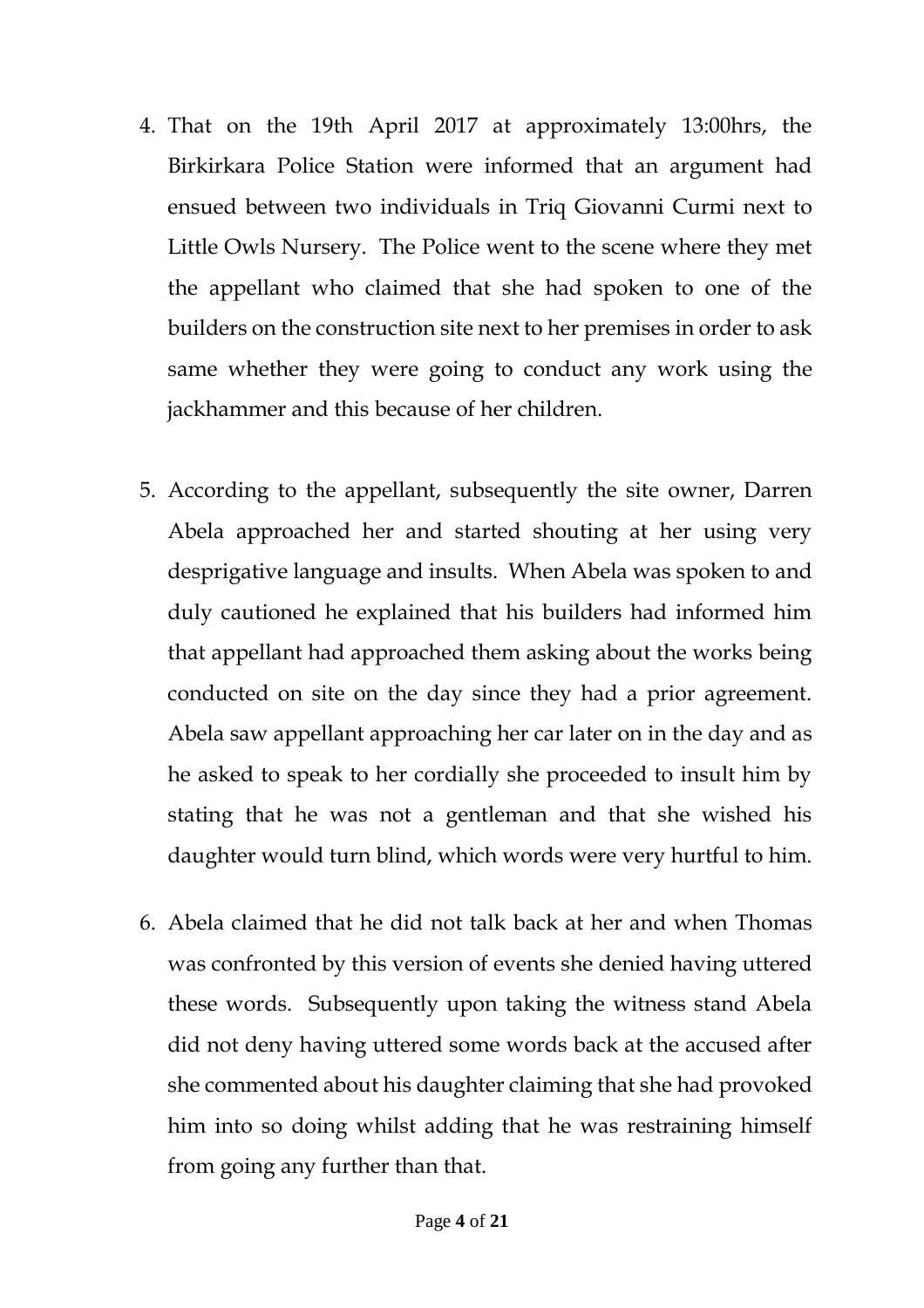- 7. On the other hand the appellant insisted that the claims made by the parte civile were false and that none of his allegations were true.
- 8. Both parties were arraigned in Court after which first Court, having deemed evidence of Abela as being more credible and forthcoming decided to acquit parte civile whilst finding appellant guilty of the charges proferred against her.

## *Considers further : -*

9. The appellant raises the plea of nullity of the judgment of the Court of Magistrates whereby she is claiming that the Court's decision failed to indicate the punishment that was to be meted out in case of a conviction. Hence this judgment did not satisfy one of the requisites laid out in article 382 of the Criminal Code which reads as follows:

> **382.** The court, in delivering judgment against the accused, shall state the facts of which he has been found guilty, shall award punishment and shall quote the article of this Code or of any other law creating the offence.

The conclusion of the said judgment reads as follows:

Upon seeing articles 339(1)(e) and 338(dd) of Chapter 9 of the Laws of Malta and whilst finding her guilty of all the charges, instead of inflicting a penalty the Court is imposing a decree under Article 383 of Chapter 9 of the Laws of Malta which is to form an integral part of this judgement.

10. The grievance relating to the nullity of the judgment did not refer to the facts of the case as was mentioned during the submissions made by the parties during the sitting of the 19th December 2019. It relates to the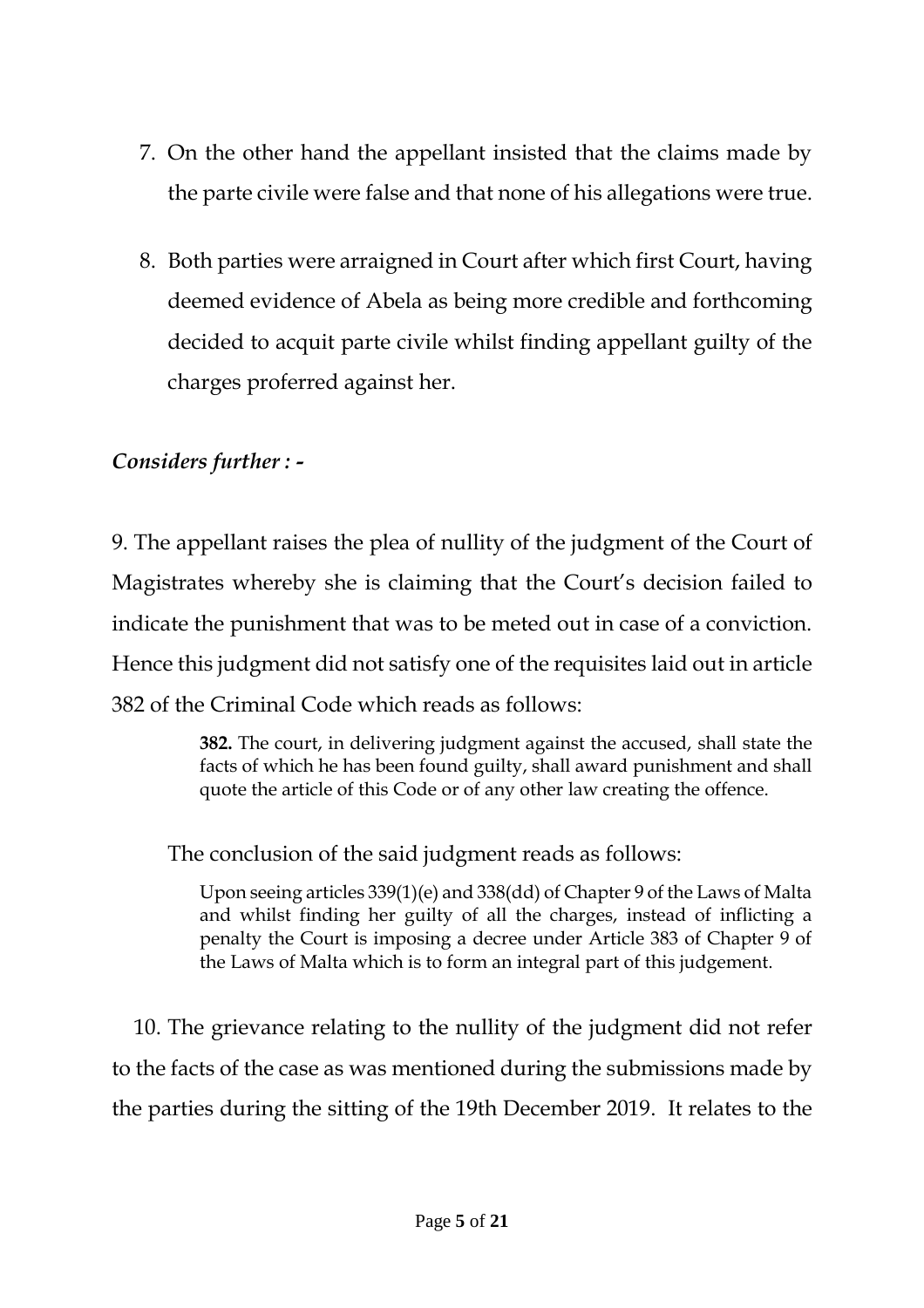alleged failure by the Court of Magistrates to impose a punishment in the judgment finding a person guilty of committing a criminal offence.

11.Article 383 of the Criminal Code reads as follows:

**383.** (1) The court may, where it deems it expedient, in order to provide for the safety of individuals or for the keeping of the public peace, in addition to, or in lieu of the punishment applicable to the offence, require the offender to enter into his own recognizance in a sum of money to be fixed by the court.

(2) Such sum shall not be less than one hundred and sixteen euro and fortyseven cents (116.47) nor more than two thousand and three hundred and twenty-nine euro and thirty-seven cents (2,329.37) according to the means of the party entering into a recognizance, and the term of the recognizance shall not exceed twelve months.

(3) Where the offender entering into a recognizance is, in respect of the same offence, sentenced to a punishment restrictive of personal liberty, the term of the recognizance shall commence to run from the day on which the said punishment is served or condoned.

- 12.The Court of Magistrates was clear that it was finding the appellant guilty of all the charges. However instead of inflicting punishment, the Court of Magistrates opted to apply the provisions of article 383 of the Criminal Code.
- 13. This Court understands different interpretations given to this provision. However in its view this article gives the Court of Magistrates a special legal tool aimed to achieve justice in specific circumstances. While it is true that article 382 of the Criminal Code imposes the ad validitatem duty on the Court of Magistrates to inflict a punishment in case of conviction of a person charged – by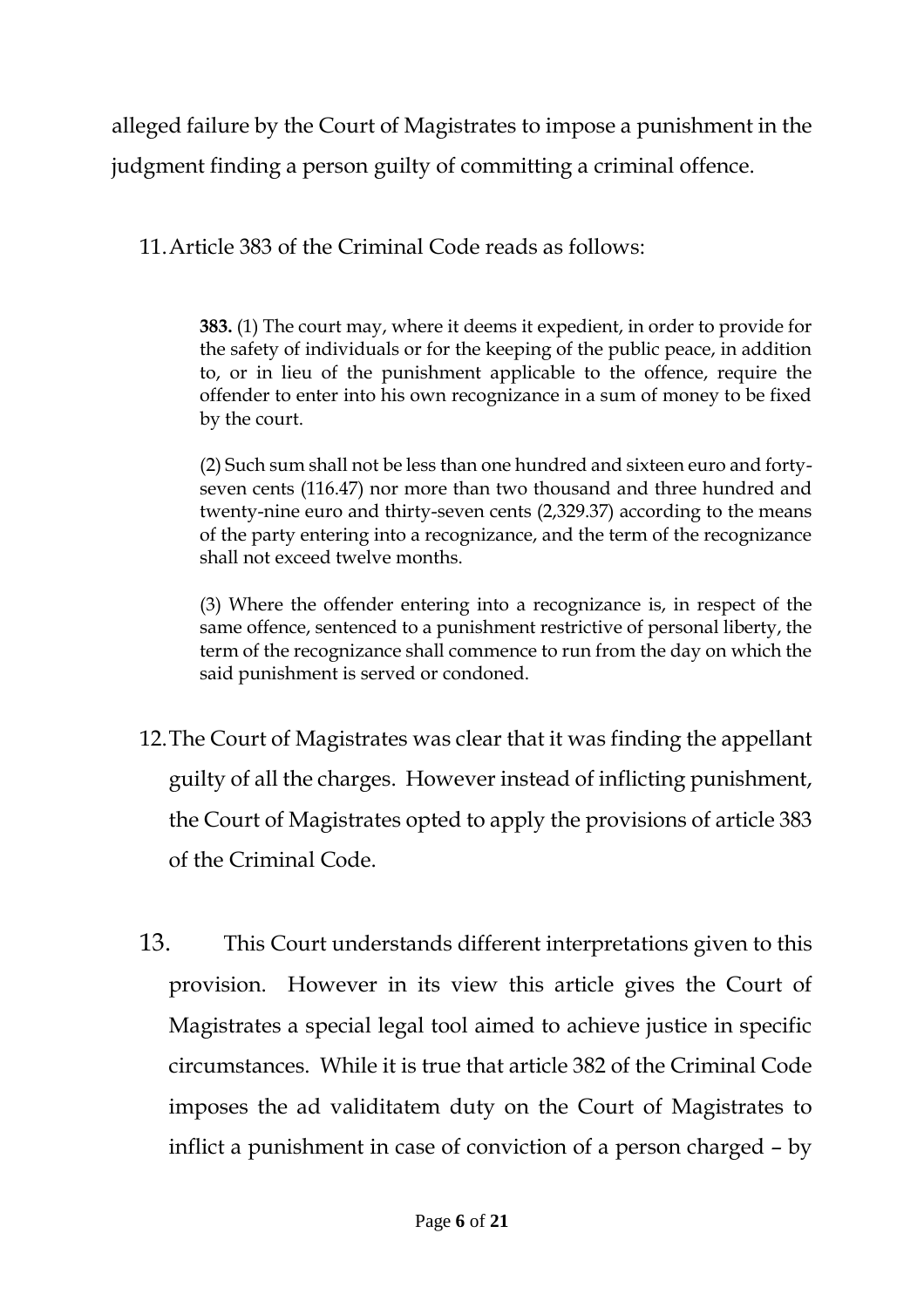stating *shall award punishment* – on the otherhand, article 383 of the Criminal specifically states that the power to bind over parties may be applied (in such a way that where the court deems it expedient, in order to provide for the safety of individuals or for the keeping of the public peace), **in addition to, or in lieu of the punishment applicable to the offence**. Thus the Court may require the offender to enter into his own recognizance in a sum of money to be fixed by the court.

- 14.Clearly this is a special provision that derogates from the ordinary rule established by article 382 of the Criminal Code relating to the imposition of the punishment by the Court of Magistrates following conviction.
- 15.Furthermore, the Law does not clearly state that when the Court of Magistrates decides to apply this special provision, it has to establish the terms of the requirement of the offender to enter into his own recognizance in a sum of money to be fixed by the court speficially in the Court judgment. Indeed that should be the best practice to be followed by the Court of Magistrates as it is ideal to have the said terms of the recognisance specified in the judgment itself. However in this particular case, in the judgment convicting the appellant the Court of Magistrates did specify that it was availing itself of the power to bind over parties in terms of a decree issued under article 383 of the Criminal Code which the Court ordered that it was to be deemed to form an integral part of its judgment.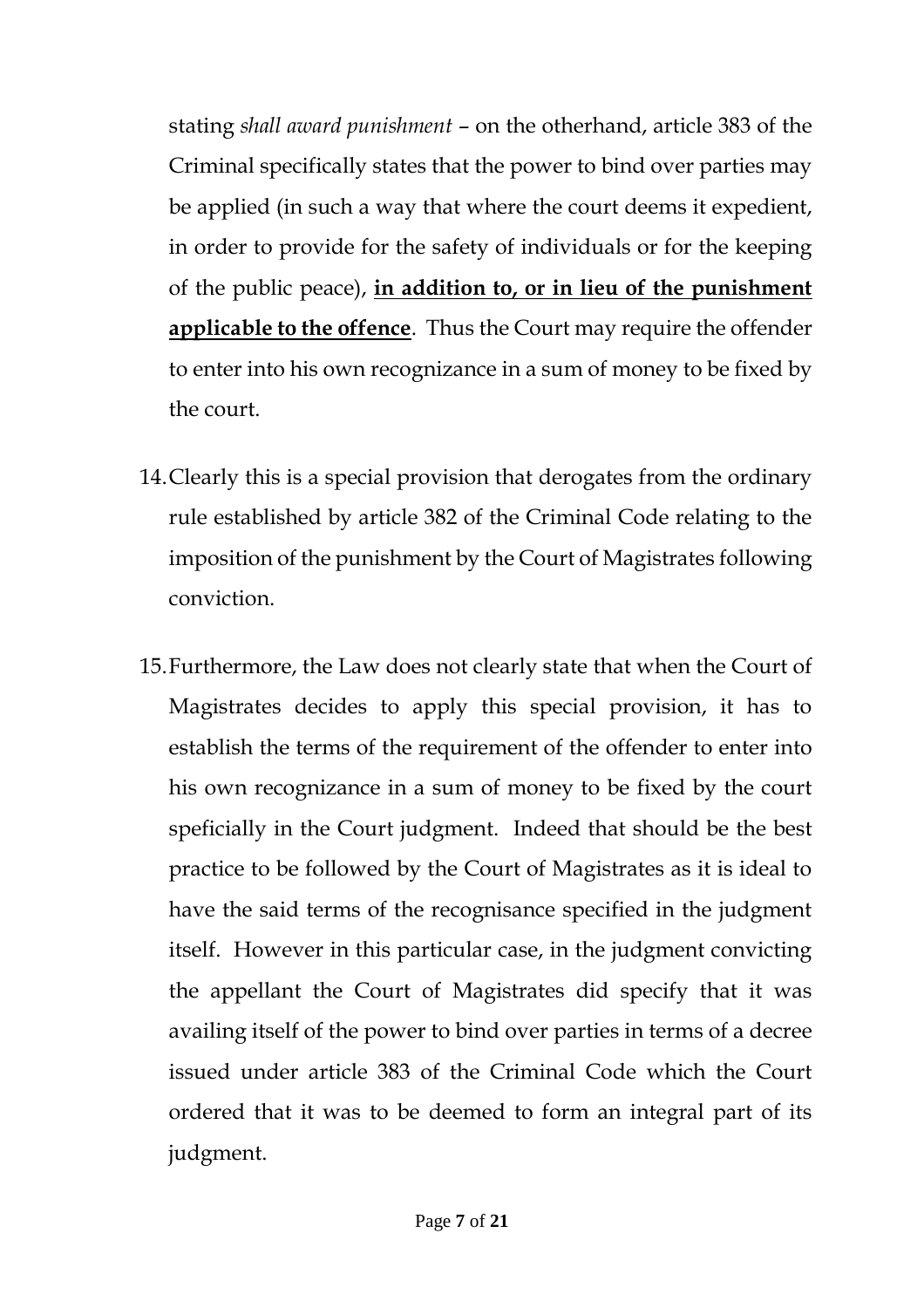- 16.The decree in question is found at fol 11, in the page immediately following the judgment. This decree is drawn in the standard form used by the Registrar, Criminal Courts and Tribunals.<sup>1</sup> It clearly specifies the terms of the obligation undertaken by the appellant and the bond that she bound herself to pay in case she failed to fulfill her obligation. This is also sealed by her signature at the foot of the said decree, that, by order of the same Court was to be deemed forming part of the judgment delivered by it.
- 17.Therefore while this Court agrees that the Court of Magistrates should have better expressed the terms of the obligation and of the recognisance in the body of the judgment delivered by it – and this as a matter of best practice in order to ensure maximum simplicity in the application of criminal procedure and clarity of the terms of the judgment following conviction in the same document, on the otherhand it cannot agree with the appellant that this "shortcoming" per se leads to the nullity of the judgment of the Court of Magistrates.
- 18.Consequently this grievance is being rejected.

*Considers further : -*

 $\overline{a}$ 

<sup>1</sup>And mistakenly indicating the name of the Magistrate as A Micallef Trigona, when in point of fact, the presiding Magistrate was Dr. Claire Stafrace Zammit, as can be seen from her signature at the foot of the said document.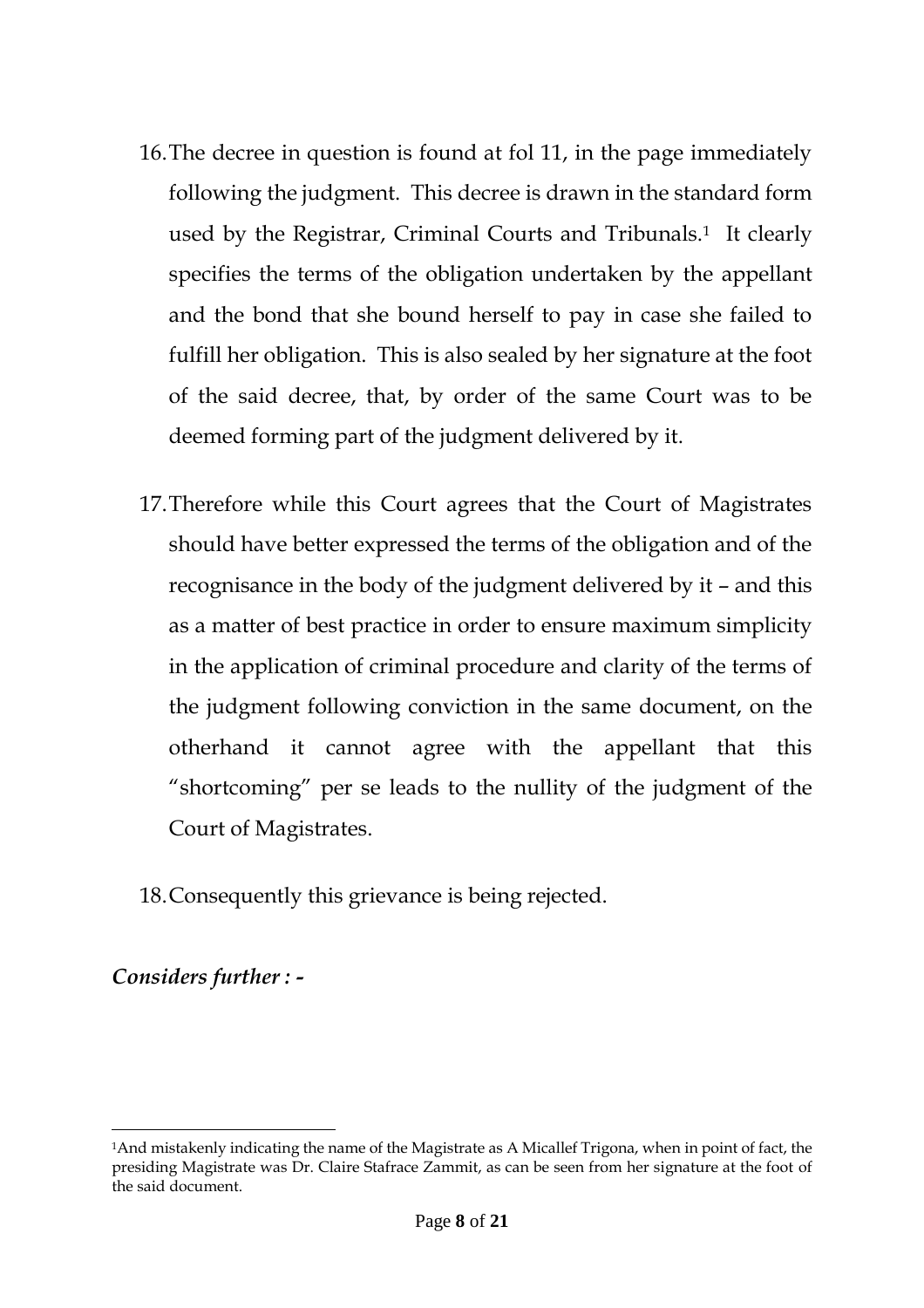- 19.The third grievance relates to the plea of prescription of the criminal action.
- 20.This grievance proved particularly problematic for this Court. In the appeal application the appellant states that :

That without prejudice to the above grievances, the appellant humbly submits that the First Court failed to take cognisance of the fact that the prosecution in this case failed to provide prrof of when the appellant was served with the charges;

That in fact, although the prosecution alleges that the offences allegedly committed by the appellant occurred on the 19th of April, 2017, the appellant delcared that she did not receive any notification of any charges until some time around December 2017;

That the prosecution brought no evidence to refute this fact but merely declared that appellant had been notifited in time;

- 21.However this Court saw that the testimony of the parties was not registered and transcribed by the Court of Magistrates and therefore it was not possible for this Court to know with precision what the parties testified before that Court. And in particular this Court has no evidence showing that when the appellant testified before the Court of Magistrates she specifically mentioned, under oath, that she was served with the summons around December 2017.
- 22.From the minutes of proceedings before the Court of Magistrates at fol 5 : sitting of the 9th January 2018 and fol 6 : sitting of the 2nd February 2018, there is no reference to the fact that the appellant had raised the plea of prescription at that stage, or that, at least, she complained about the fact that she was only served in December 2017 as alleged in the appeal application.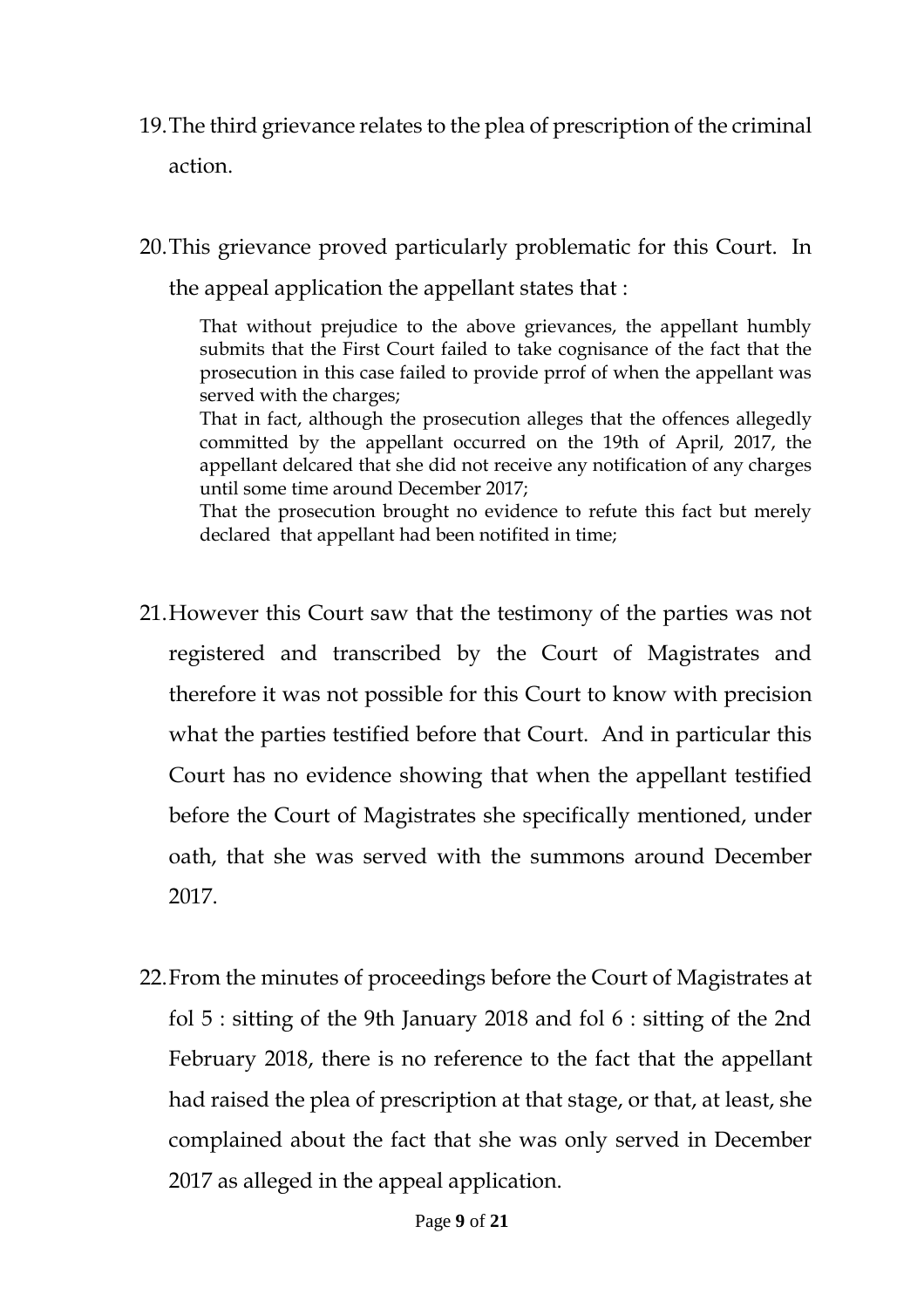- 23.While from the minute of the 2nd February 2018 it transpires that the parties made oral submissions, there is no indication as to what submissions were made, let alone what pleas were raised before the Court of Magistrates.
- 24.From the judgment of the Court of Magistrates it does not transpire that any plea of prescription was raised and decided by it given that the Court of Magistrates simply refers to the issue of credibility of the witnesses. From the records of these proceedings it transpires that at no point was the issue of prescription mentioned before that Court, let alone decided.
- 25.While it is also true that the plea of prescription can also be raised at appellate stage, this Court finds that the appeal application indicates that this plea was already raised before the Court of Magistrates and this because appellant claims that *the appellant humbly submits that the First Court failed to take cognisance of the fact that the prosecution in this case failed to provide proof of when the appellant was served with the charges.*
- 26.At any rate, even if this plea was raised at appellate stage, from the testimony of the appellant it does not transpire when she was served with the summons. Once that she raised the plea of prescription she was obliged to prove this plea up to the level of probability. There is a presumption *iuris tantum* in favour of the validity of judicial acts and of service of the summons. If that presumption is not properly rebutted according to the level of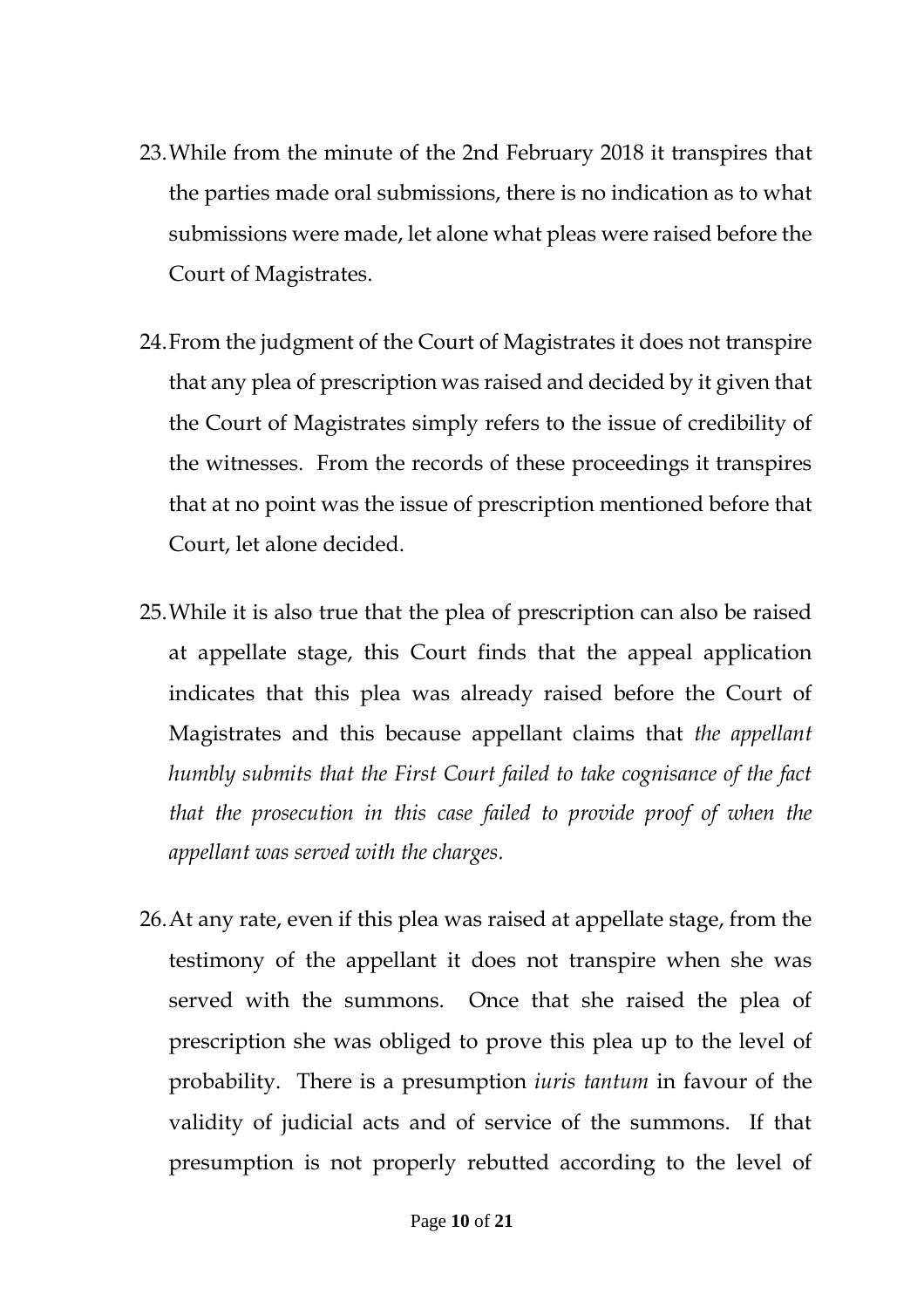sufficiency of evidence incumbent on the respective parties, that presumption holds and stands.

27.Consequently this grievance is being rejected.

# *Considers further : -*

- 28.That appellant's second grievance relates to the merits of the case and in particular to the fact that according to her the Court of Magistrates carried out a manifestly erroneous evaluation of the evidence, leading to a decision which was illegitimate, unreasonable and far from safe and satisfactory. The only evidence brought by the Prosecution was the affidavit of PS902 and parte civile Darrin Abela. The Court of Magistrates was faced with two conflicting versions of events. The evidence brought by the appellant emphatically challenged the evidence brought by the Prosecution and therefore the Court of Magistrates could not reasonably and legally find her guilty.
- 29.First of all this is an appellate Court tasked with the revision of the judgment delivered by the Court of Magistrates (Malta) as a Court of Criminal Judicature. This Court does not change the analysis of the facts and the law as well as and the decision made by the Court of Magistrates or any discretion exercised by when it appears to it that the Court of Magistrates was legally and reasonably correct. In the judgment delivered by the Court of Criminal Appeal in its Superior Jurisdiction in the case *Ir-Repubblika ta' Malta vs*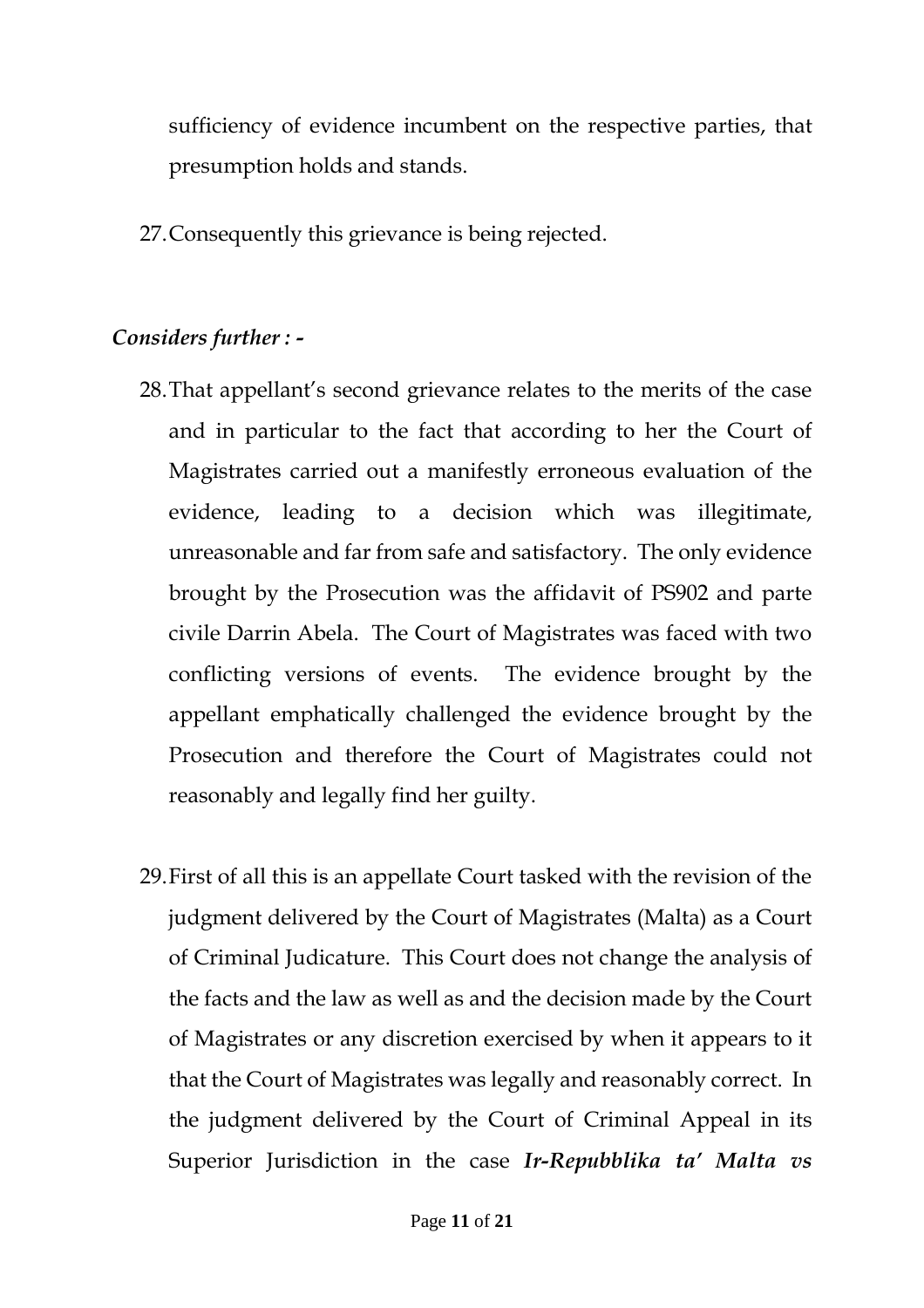*Emanuel ZAMMIT*<sup>2</sup> it was held that this Court makes its own detailed analysis of the record of the proceedings held before the Court of first instance in order to see whether that Court was reasonable in its conclusions. If as a result of this detailed analysis this Court finds that the Court of first instance could not reasonably and legally arrive at the conclusion reached by it, then this Court would have a valid, if not impelling reason, to vary the discretion exercised by the Court of first instance and even change its conclusions and decisions.

In *Ir-Repubblika ta' Malta vs Domenic Briffa* it was further stated:

 $\overline{a}$ 

<sup>2</sup> 21st April 2005. See also, inter alia, *Ir-Repubblika ta' Malta vs Domenic Briffa*, 16 th October 2003; *Ir-Repubblika ta' Malta vs Godfrey Lopez* and *Ir-Repubblika ta' Malta v. Eleno sive Lino Bezzina,* 24th April 2003, *Ir-Repubblika ta' Malta vs Lawrence Asciak sive Axiak* 23rd January 2003, *Ir-Repubblika ta' Malta vs Mustafa Ali Larbed*; *Ir-Repubblika ta' Malta vs Thomas sive Tommy Baldacchino*, 7th March 2000, *Ir-Repubblika ta' Malta vs Ivan Gatt*, 1st December 1994; *Ir-Repubblika ta' Malta vs George Azzopardi*, 14th February 1989; *Il-Pulizija vs Andrew George Stone*, 12th May 2004, *Il-Pulizija vs Anthony Bartolo*, 6th May 2004; *Il-Pulizija vs Maurice Saliba*, 30th April 2004; *Il-Pulizija vs Saviour Cutajar*, 30th March 2004; *Il-Pulizija vs Seifeddine Mohamed Marshan* et, 21st Octuber 1996; *Il-Pulizija vs Raymond Psaila et*, 12th May 1994; *Il-Pulizija vs Simon Paris*, 15th July 1996; *Il-Pulizija vs Carmel sive Chalmer Pace*, 31st May 1991; *Il-Pulizija vs Anthony Zammit*, 31st May 1991.

Kif gie ritenut diversi drabi, hawn qieghdin fil-kamp ta' l- apprezzament tal-fatti, apprezzament li l-ligi tirrizerva fl- ewwel lok lill-gurati fil-kors tal-guri, u li din il-Qorti ma tiddisturbahx, anke jekk ma tkunx necessarjament taqbel mija fil-mija mieghu, jekk il-gurati setghu legittimament u ragonevolment jaslu ghall-verdett li jkunu waslu ghalih. Jigifieri l-funzjoni ta' din il-Qorti ma tirrizolvix ruhha f'ezercizzju ta' x'konkluzjoni kienet tasal ghaliha hi kieku kellha tevalwa l-provi migbura fi prim'istanza, imma li tara jekk il-verdett milhuq mill-gurija li tkun giet "properly directed", u nkwadrat fil-provi prodotti, setax jigi ragonevolment u legittimament milhuq minnhom. Jekk il- verdett taghhom huwa regolari f'dan is-sens, din il-Qorti ma tiddisturbahx (ara per ezempju Ir-Repubblika ta' Malta v. Godfrey Lopez u r-Repubblika ta' Malta v. Eleno sive Lino Bezzina decizi minn din il-Qorti fl-24 ta' April 2003, Ir-Repubblika ta' Malta v. Lawrence Asciak sive Axiak deciza minn din il-Qorti fit-23 ta' Jannar 2003, Ir-Repubblika ta' Malta v. Mustafa Ali Larbed deciza minn din il-Qorti fil-5 ta' Lulju 2002, ir-Repubblika ta' Malta v. Thomas sive Tommy Baldacchino deciza minn din il-Qorti fis-7 ta' Marzu 2000, u r-Repubblika ta' Malta v. Ivan Gatt deciza minn din il-Qorti fl-1 ta' Dicembru 1994).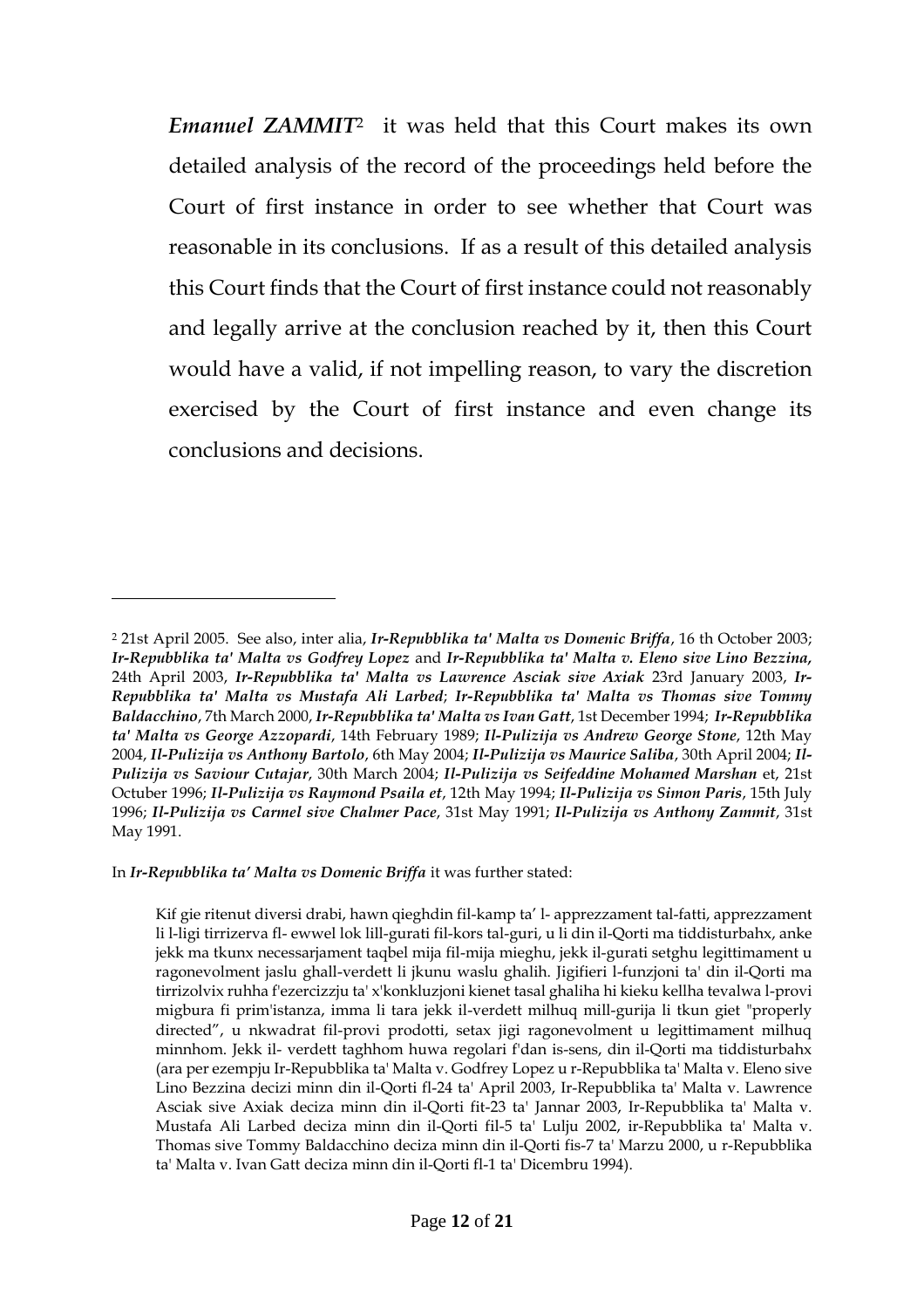- 30.In the ordinary course of its functions, this Court does not act as a court of retrial, in that it does not rehear the case and decide it afresh; but it intervenes when it sees that the Court of Magistrates, would have mistakenly assessed the evidence or wrongly interpreted the Law - thus rendering its decision unsafe and unsatisfactory. In that case this Court has the power, and indeed, the duty to change the decision of the Court of Magistrates or those parts of its decision that result to be wrong or that do not reflect a correct interpretation of the Law.
- 31.Furthermore as has been stated in the judgment delivered by this Court, as differently presided, in the names *Il-Pulizija vs. Vincent Calleja* of the 7th March 2002, this Court, as a court of revision of the judgment of the Court of Magistrates does not make a new evaluation and assessment of the facts of the case before the Court of Magistrates, but limits itself to its analysis as to whether the evaluation and assessment of the facts of the case before the Court of Magistrates were "*unsafe and unsatisfactory*".
- 32.This Court, as a court of revision, cannot substitute the decisions of the Court of Magistrates by its own decisions unless the decisions of the Court of Magistrates are clearly *unsafe and unsatisfactory*. If this Court sees that the Court of Magistrates could, legitimately and reasonably arrive at its conclusions based on the evidence and legal arguments produced before that Court, then this Court cannot change these conclusions of the Court of Magistrates – even if this Court, as a Court of Appeal could have arrived at a different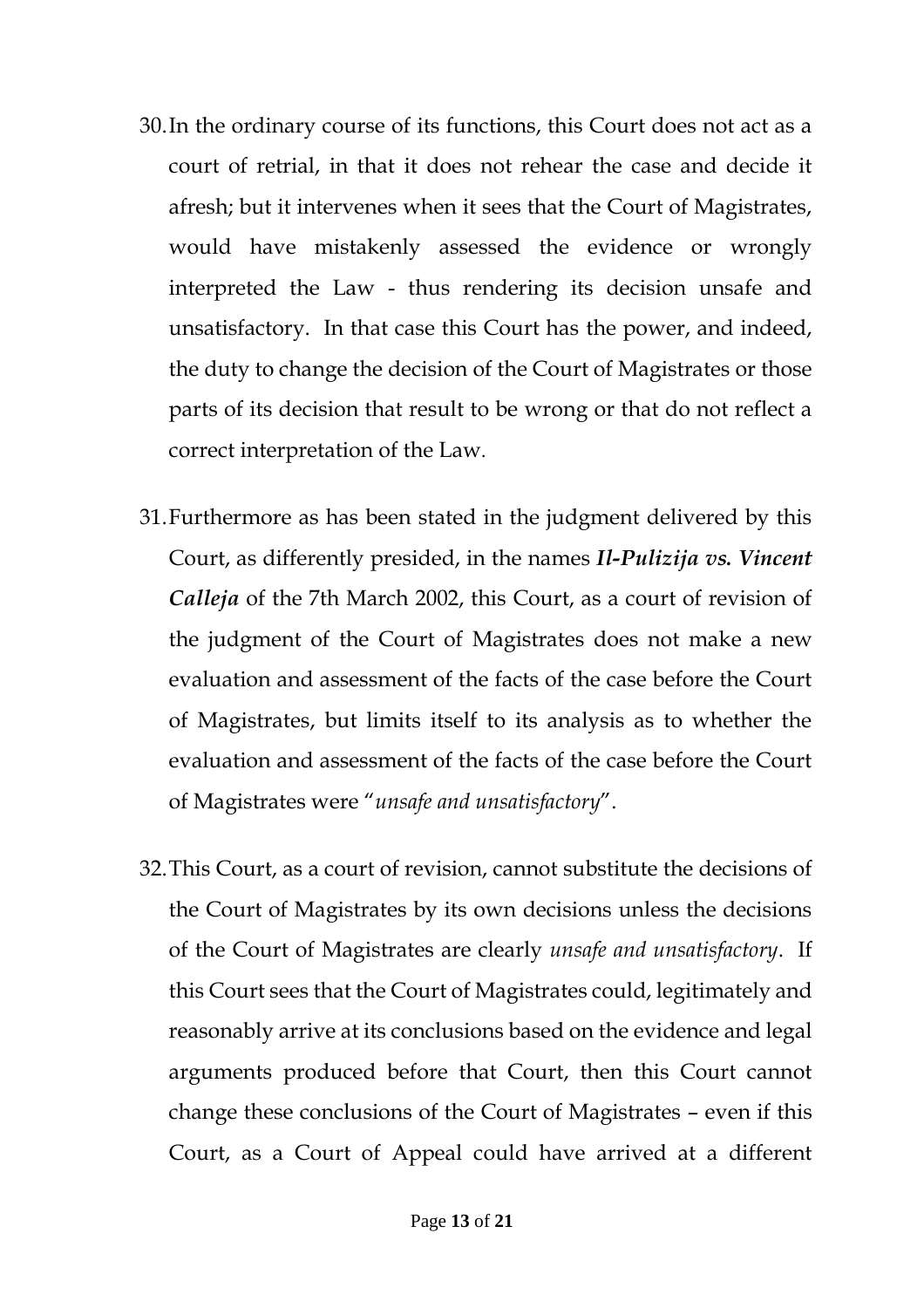conclusion than that reached by the Court of Magistrates based on the same evidence, facts and legal arguments.

## *Considers further : -*

- 33.That as far as the first charge is concerned it is clear that the Court of Magistrates made an analysis of the testimony of the witnesses – including the parte civile and the appellant. The Court of Magistrates clearly decided according to it parte civile Darren Abela was more credible and convincing in his testimony. He was deemed to be sincere enough to relate the words that he said to the appellant.
- 34.It is true that the testimony of the appellant and the parte civile were the main evidence in this case. But according to article 637 of the Criminal Code : -

Any objection from any of the causes referred to in articles 630, 633 and 636, shall affect only the credibility of the witness, asto which the decision shall lie in the discretion of those who have tojudge of the facts, regard being had to the demeanour, conduct, andcharacter of the witness, to the probability, consistency, and other features of his statement, to the corroboration which may beforthcoming from other testimony, and to all the circumstances ofthe case:

Provided that particular care must be taken to ensure that evidence relating to the sexual history and conduct of the victim shall not be permitted unless it is relevant and necessary.

35.Furthermore article 638 of the Criminal Code states as follows : -

638.(1) In general, care must be taken to produce the fullestand most satisfactory proof available, and not to omit theproduction of any important witness.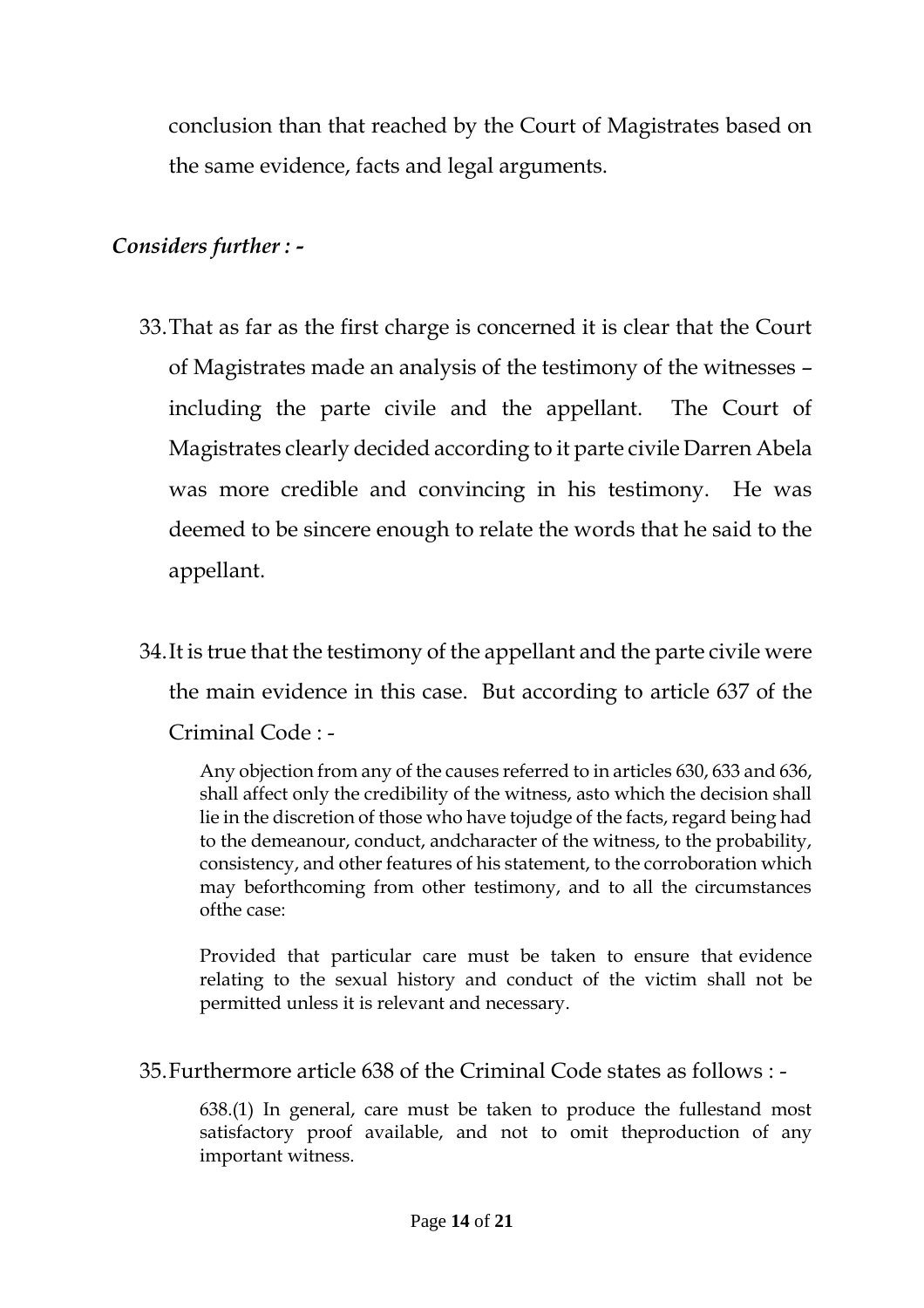(2) Nevertheless, in all cases, the testimony of one witness ifbelieved by those who have to judge of the fact shall be sufficientto constitute proof thereof, in as full and ample a manner as if thefact had been proved by two or more witnesses.

- 36.Moreover according to the case *Il-Pulizija vs Joseph Thorne,*<sup>3</sup> not all conflicts in the evidence produced automatically lead to the discharge or acquittal of the person charged. In case of conflict of evidence, the Court must assess the evidence produced in the light of the provisions of article 637 of the Criminal Code and to conclude which witness to believe or which part of his testimony to believe or not to beleive.
- 37.Moreover, according to Mr. Justice William Harding in the case *Il-Pulizija vs Joseph Peralta* decided by the Criminal Court on the 25th April 1957, a court of criminal jurisdiction had to be **sure** about the accused's guilt only based on evidence that proved his guilt beyond a reasonable doubt.
- 38.Furthermore, the same learned judge clearly held that in line with the principles mentioned above relating to the functions of this Court as a court of revision, this Court did not overturn judgments of the Court of Magistrates capriciously. But it had to give due weight to the assessment and evaluation of the evidence made by the Court of Magistrates on account of the fact that by Law, it is the Court that is primarily entrusted with the assessment and

 $\overline{a}$ <sup>3</sup> Decided on the 9th July 2003 by this Court presided by Mr. Justice Joseph Galea Debono.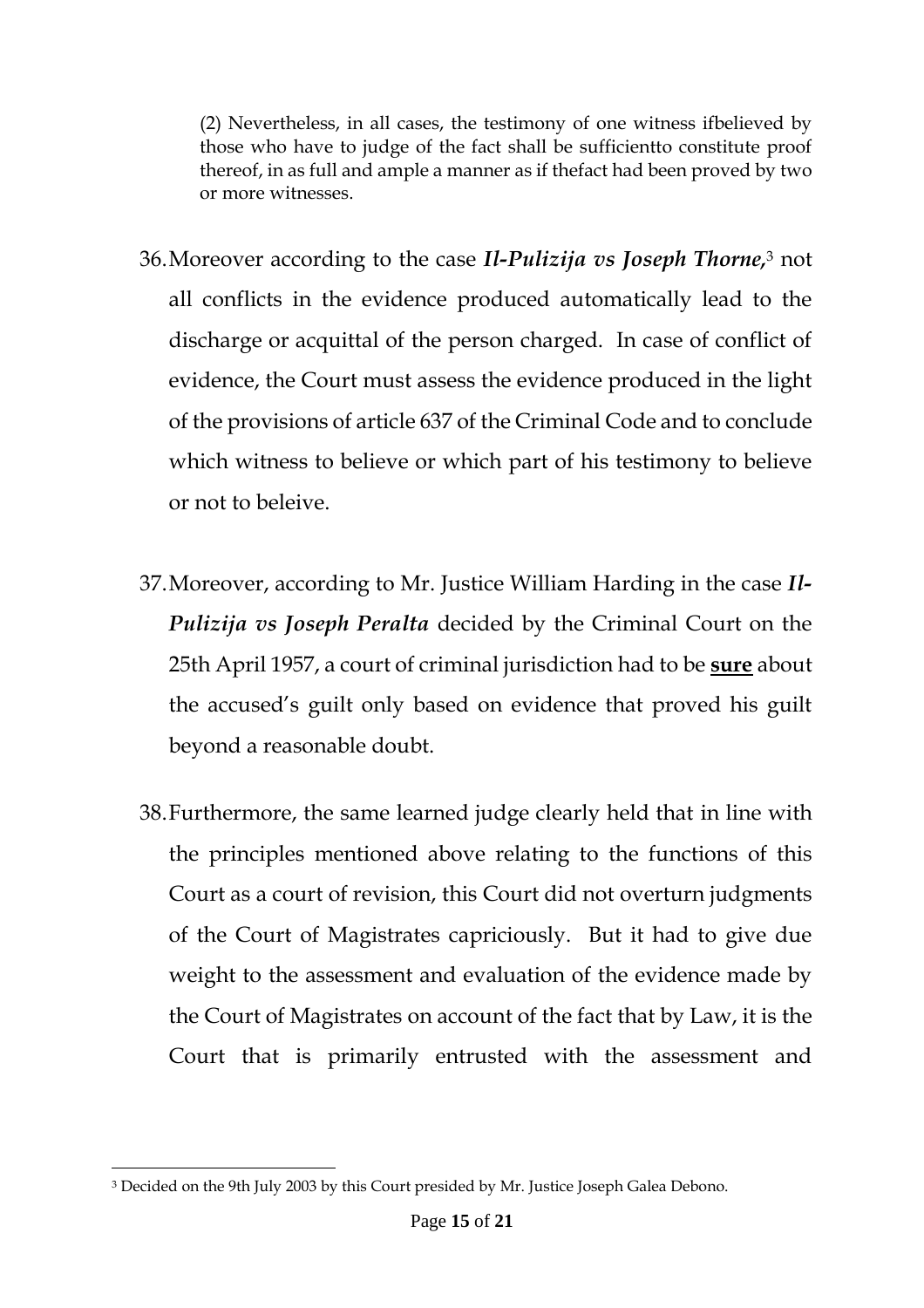evaluation of the evidence. The demeanour of a witness is a very important factor which has to be noted by the Court of Magistrates.<sup>4</sup>

- 39. In the case *Il-Pulizija vs Lorenzo Baldacchino* decided by the Criminal Court on the 30th March 1963, Justice Harding stated that *great weight should be attached to the finding of fact at which the judge of first instance has arrived" (idem, p. 700*), because *he has had an opportunity of testing their credit by their demeanour under examination*.
- 40.In view of the above, this Court concludes that on the basis of the assessment made by the Court of Magistrates, that Court could legitimately and reasonably arrive at the conclusion that the words uttered by the appellant constituted the contravention mentioned in article 339(1)(e) of the Criminal Code.

# *Considers further : -*

41. That the second charge proferred against the appellant was that of breach of the peace, namely the contravention committed by whosoever in any manner not otherwise provided for in the Criminal Code wilfully disturbed the public good order or the public peace.

 $\overline{a}$ <sup>4</sup> Powell, On Evidence, p. 505.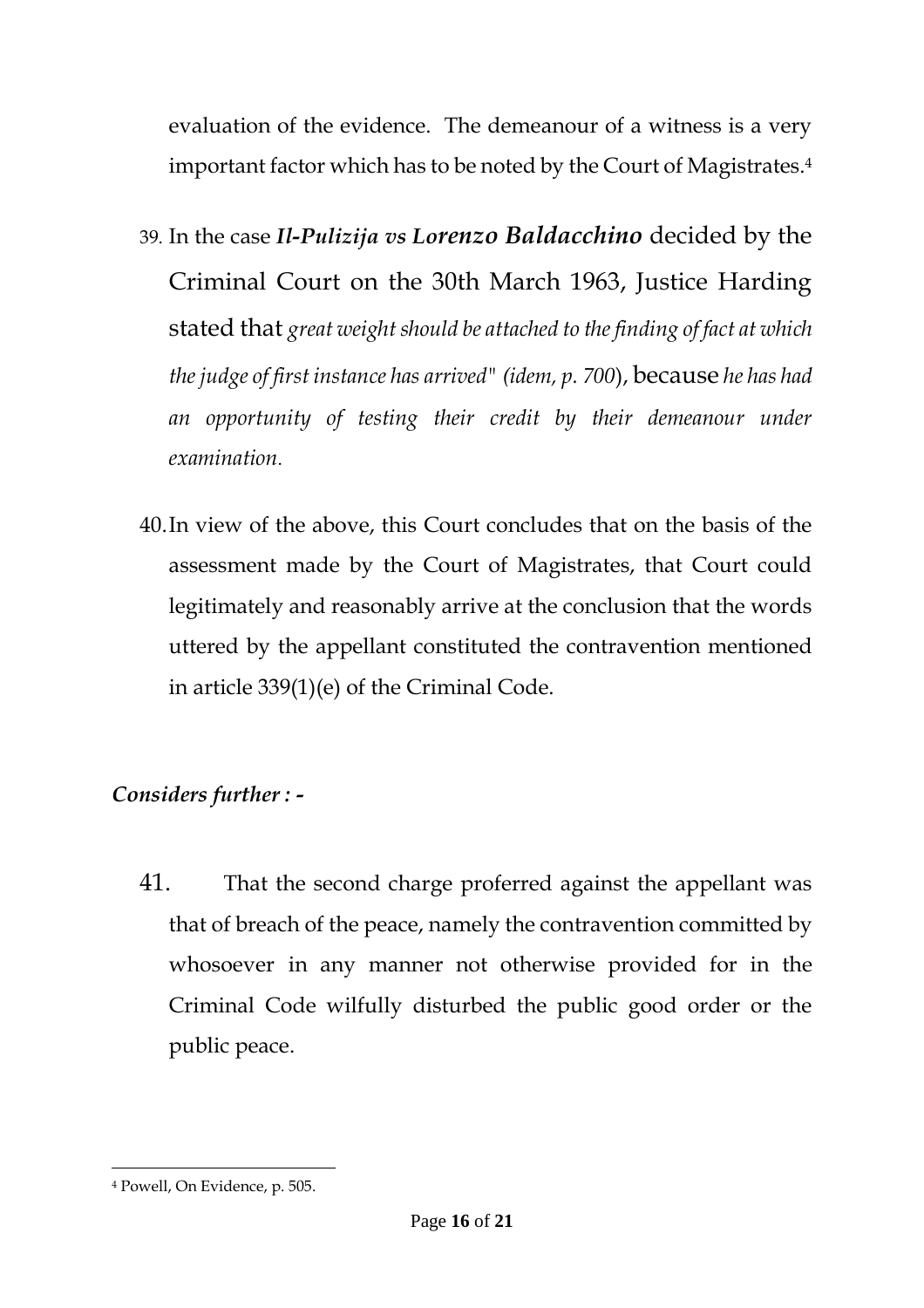#### 42. In this particular case the parte civile testified that :

**Darren Abela**: Threatened no. I didn't feel threatened but I felt very hurt cause those words should have never been said, if she referred to me I would have understood but not my daughter, seeing specifically my daughter a week before hand in hand, outside the site, she has never seen my daughter before and she specifically wanted to press the right buttons.

#### **43.**In the case *Il-Pulizija vs Rocco D'Alessandro* decided by this

Court, presided by Mr. Justice Lawrence Quintano it was stated as

follows:-

Minħabba li l-ewwel imputazzjoni hija kusr volontarju tal-bon-ordni jew tal-paċi pubblika, il-Qorti qed tirreferi għassentenza 'Il-Pulizija versus Michael Camilleri et' tas-27 ta' Frar 2008 tal-Qorti tal-Appell Kriminali kif preseduta mill-Imħallef Dr.David Scicluna. F'dik is-sentenza nsibu dan li ġej dwar in-natura ta' din il-kontravenzjoni.

'Issa, kif gie spjegat fl-Appell Kriminali fl-ismijiet 'Il-Pulizija v. Paul Busuttil' deciz fit-23 ta' Gunju 1994:

"Skond gurisprudenza kostanti tal-Qrati tagħna, dan ir-reat javvera ruħu meta jkun hemm dak li fil-common law Ingliża kien jissejjah 'a breach of the peace'. Din l-ekwiparazzjonita' dana r-reat mal-kunċett Ingliz ta' 'a breach of the peace' tirrisali għal zmien Sir Adriano Dingli li proprju f'kawza deciza minnu fl-10 ta' Gunju, 1890, fl-ismijiet 'Ispettore Raffaele Calleja v. Paolo Bugeja et.,' kien qal hekk:

'Che il buon ordine e la tranquillita` pubblica sta nella sicurezza, o nella opinione ferma della sicurezza sociale, - nel rispetto dei diritti e dei doveri sia degli individui in faccia all'autorita` pubblica, sia degli individui stessi fra loro, e ogni atto che toglie o diminuisce la opinione della sicurezza pubblica, o della sicurezza individuale, e` violazione dell'ordine pubblico, indipendentemente dalla perpetrazione di altro reato'(Kollez. Vol. XII, p. 472, 475).1 Vol. LXXVIII.v.277.

A skans ta' ħafna repetizzjoni, din il-Qorti tagħmel referenza għallġurisprudenza miġbura fl-artikolu intitolat 'Calleja v. Balzan: Reflections on Public Order' pubblikat fil-Vol. X ta' The Law Journal - Id-Dritt (University of Malta, Autumn 1983) pagna 13 et seq., u specjalment pagni 28 sa 31. B'zieda ma' dak li hemm f'dak l-artikolu wiehed jista' jghid li rreat ta' 'breach of the peace' fil-ligi Skoċċiza jirrikjedi wkoll ċertu element, imqar f'ammont żgħir hafna, ta' allarm. Fi kliem McCall Smith u Sheldon, fil-ktieb tagħhom. 'Scots Criminal Law', Edinburgh, Butterworths, 1992): 'The essence of the offence is the causing of alarm in the minds of the lieges. This alarm has been variously defined by courts. In Ferguson v. Carnochan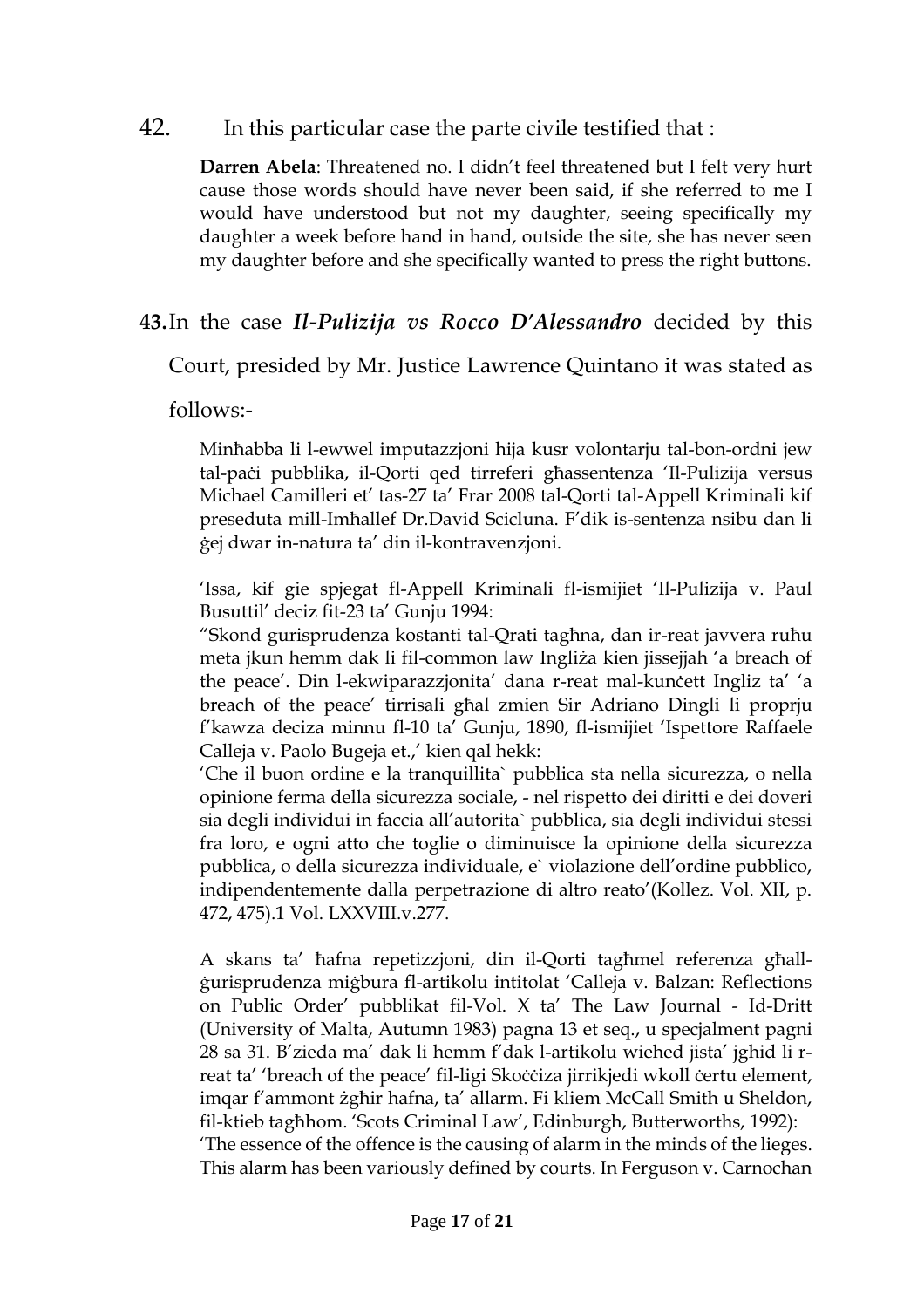(1889) it was said not necessarily to be 'alarm in the sense of personal fear, but alarm lest if what is going on is allowed to continue it will lead to the breaking of the social peace'. Alarm may now be too strong a term: in Macmillan v. Normand (1989) the offence was committed when abusive language caused 'concern' on the part of policemen at whom it was directed' (p.192).

Naturalment huwa kwazi impossibbli li wieħed jiddeċiedi aprioristikament x'jammonta jew x'ma jammontax f'kull kaz għar-reat ta' ksur volontarju tal-bon ordni u l-kwiet talpubbliku. Kif jgħid awtur ieħor Skoċċiż, Gerald H. Gordon, fit-test awtorevoli tiegħu 'The Criminal Law of Scotland' (Edinburgh, 1978):

'Whether or not any particular acts amount to such a disturbance is a question of fact depending on the circumstances of each case, and strictly speaking probably no case on breach of the peace can be regarded as an authority of general application' (p.985, para. 41- 01).

U aktar 'il quddiem l-istess awtur jghid:

'T. Although it has been held not to be a breach of the peace merely to annoy someone, such annoyance could amount to a criminal breach of the peace if the circumstances were such that it was calculated to lead to actual disturbance' (p. 986, para. 41-01).

Fl-Appell Kriminali fl-ismijiet Il-Pulizija v. Joseph Spiteri deciz fl-24 ta' Mejju 1996, din il-Qorti diversament presjeduta żiedet tgħid hekk:

"Il-Qorti hawnhekk tixtieq tippreciza a skans ta' ekwivoċi li l-kuncett ta' 'breach of the peace' kif abbraccjat fl-Iskozja huwa aktar wiesa' minn kif gie interpretat mill-qrati Inglizi. Fi kliem Jones u Christie fil-ktieb taghhom 'Criminal Law' (Edinburgh, Sweet & Maxwell, 1992), b'referenza għal-liġi Skoċċiża in materja:

'While the major part of the criminal law of Scotland could indeed be expressed in some facile, breach-of the-peacetype phrase, such as 'doing things (or refraining from

doing things) which cause, or could reasonably cause alarm or disturbance', this would lead inevitably to complete uncertainty as to what exactly the law did prohibit. At present there is considerable uncertainty as to what breach of the peace itself properly covers; and it would thus be most unwelcome to extend that uncertainty by enlarging the scope of breach of the peace at the expense of other, fairly well defined offences. But this is, of course, something of a vicious circle. It is precisely because breach of the peace has become so ill-defined that it has proved possible for it to stray into fields occupied by other offences. The only way to halt this process is for breach of the peace to be defined in a clearer and more limited fashion than is currently the case. Regrettably, however, there is little indication that this is likely to be so' (p. 295).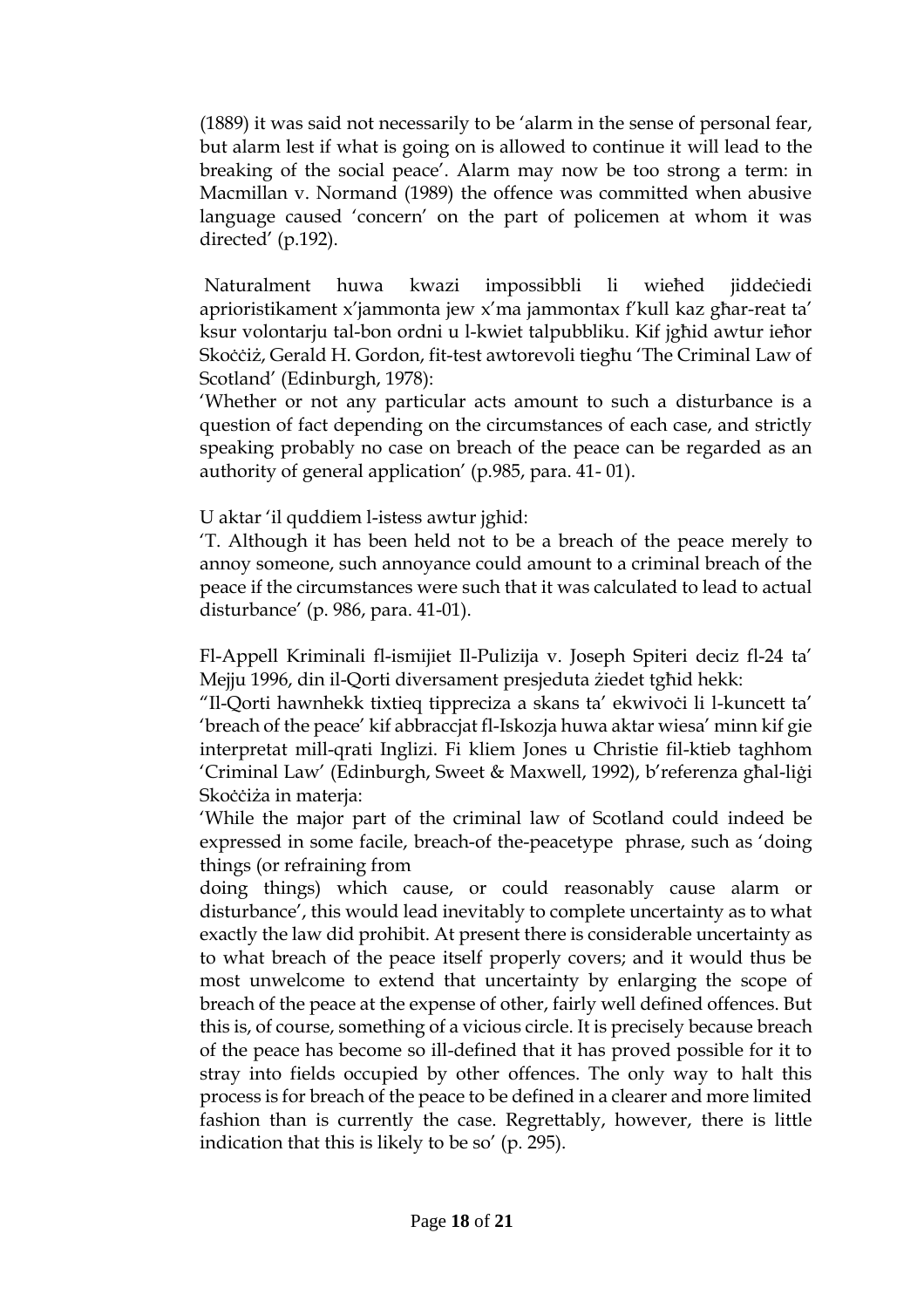Il-kuncett Ingliz ta' 'breach of the peace' li, kif ingħad, il-Qrati tagħna jidher li fil-massima segwew, gie spjegat mill-Professur A.T.H. Smith fil-ktieb tiegħu 'Offences Against Public Order' (London, Sweet & Maxwell, 1987) hekk:

'Because of the association between 'peace' and 'quiet', there is a natural tendency to suppose that a breach of the peace is 'any behaviour that disturbed or tended to disturb the tranquillity of the citizenry'. But if any legal expression is a term of art, breach of the peace is one of them. Recently the courts have refined the concept, and established very clearly that it is allied to harm, actual or prospective, against persons or property. The leading mo dern authority is undoubtedly the decision of the Court of Appeal in Howell T. Watkins L.J. said:

'T. Even in these days when affrays, riotous behaviour and other disturbances happen all too frequently, we cannot accept that there can be a breach of the peace unless there has been an act done or threatened to be done which either actually harms a person, or in his presence his property, or is likely to cause such harm, or which puts someone in fear of such harm being done' (p.182).

Minn dana kollu din il-Qorti tara li, bħala regola, ikun hemm ilkontravvenzjoni kontemplata fil-paragrafu (dd) ta' l-art. 338 tal-Kap. 9 meta jkun hemm għemil volontarju li minnu nnifsu jew minħabba ccirkostanzi li fihom dak l-għemil iseħħ inissel imqar minimu ta' inkwiet jew thassib f'moħħ persuna (li ma tkunx l-akkużat jew imputat) dwar linkolumita` fiżika ta' persuna jew dwar l-inkolumita` ta' proprjeta`, kemm b'rizultat dirett ta' dak l-għemil jew minħabba l-possibilita` ta' reazzjoni għal dak l-għemil. Naturalment dawn iċ-ċirkostanzi jridu jkunu tali li oġġettivament inisslu l-imsemmi nkwiet jew tħassib.'

Il-Qorti kkwotat minn din is-sentenza 'in extenso' għaliex l-ispjegazzjoni mogħtija tista' tgħin biex il-Prosekuzzjoni tkun tista' tiddeċiedi aħjar meta għandha tagħti din l-imputazzjoni u meta le.

Minn dan il-każ jirriżulta li l-prinċipju li Qorti għandha ssegwi biex tar jekk kienx hemm ksur tal-ordni pubbliku huwa jekk mill-atti jirriżultax xi għemil volontarju li minnu nnifsu jnissel xi minimu ta' inkwiet jew tħassib f'moħħ persuna dwar l-inkolumita' fiżika ta' persuna jew proprjeta'.

44. Clearly, from the testimony of the parte civile himself, there was not evidence of any voluntary act committed by the appellant that in itself brought at least a minimum of fear in the mind of the parte civile that that the appellant was going to do or threaten to do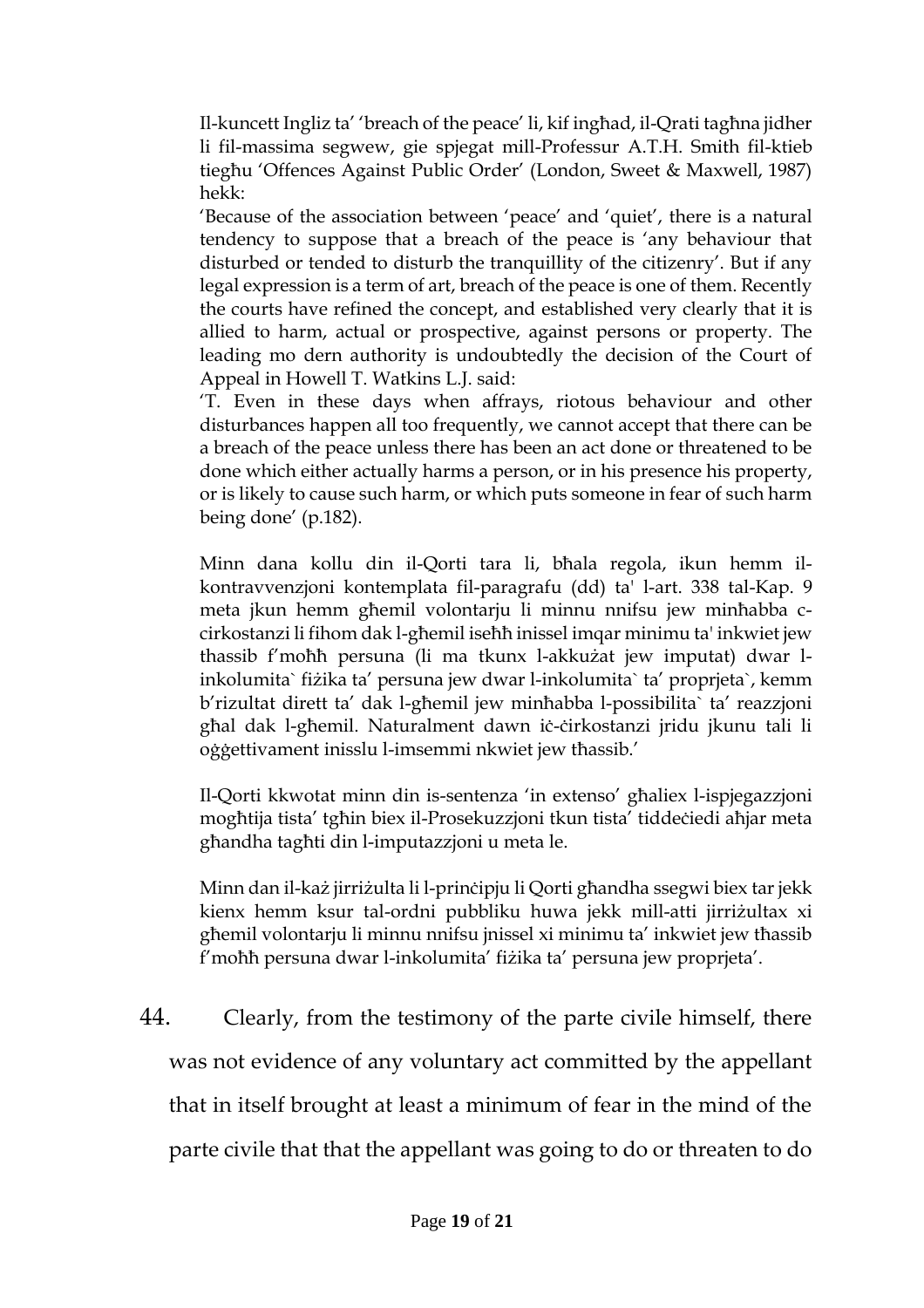an act that actually harms a person, or in his presence his property, or is likely to cause such harm, or which puts someone in fear of such harm being done.

45. Consequently the Court of Magistrates could not legitimately and reasonably arrive to its conclusion to convict the appellant of the contravention of breaching the peace.

# *Decide*

Consequently, this Court upholds the appeal of Yvonne Charlotte Thomas in parte, and therefore : -

- a. It confirms that part of judgment where the Court of Magistrates found the appellant guilty of the first charge;
- b. It revokes that part of the judgment where the appellant was found guilty of the second charge brought against her and for the abovementioned reasons this Court declares the appellant not guilty of the second charge and therefore aquits her from the said second charge;
- c. It revokes the sentence imposed by the Court of Magistrates as indicated in the judgment and in the decree issued by it at fol 11 which was deemed to form an integral part of the said judgment;
- d. And consequently given that the appellant was acquitted from the second the charge, but this Court confirmed her conviction in relation to the first charge; and given that this Court cannot impose a punishment *in peius*; consequently this Court, after having seen